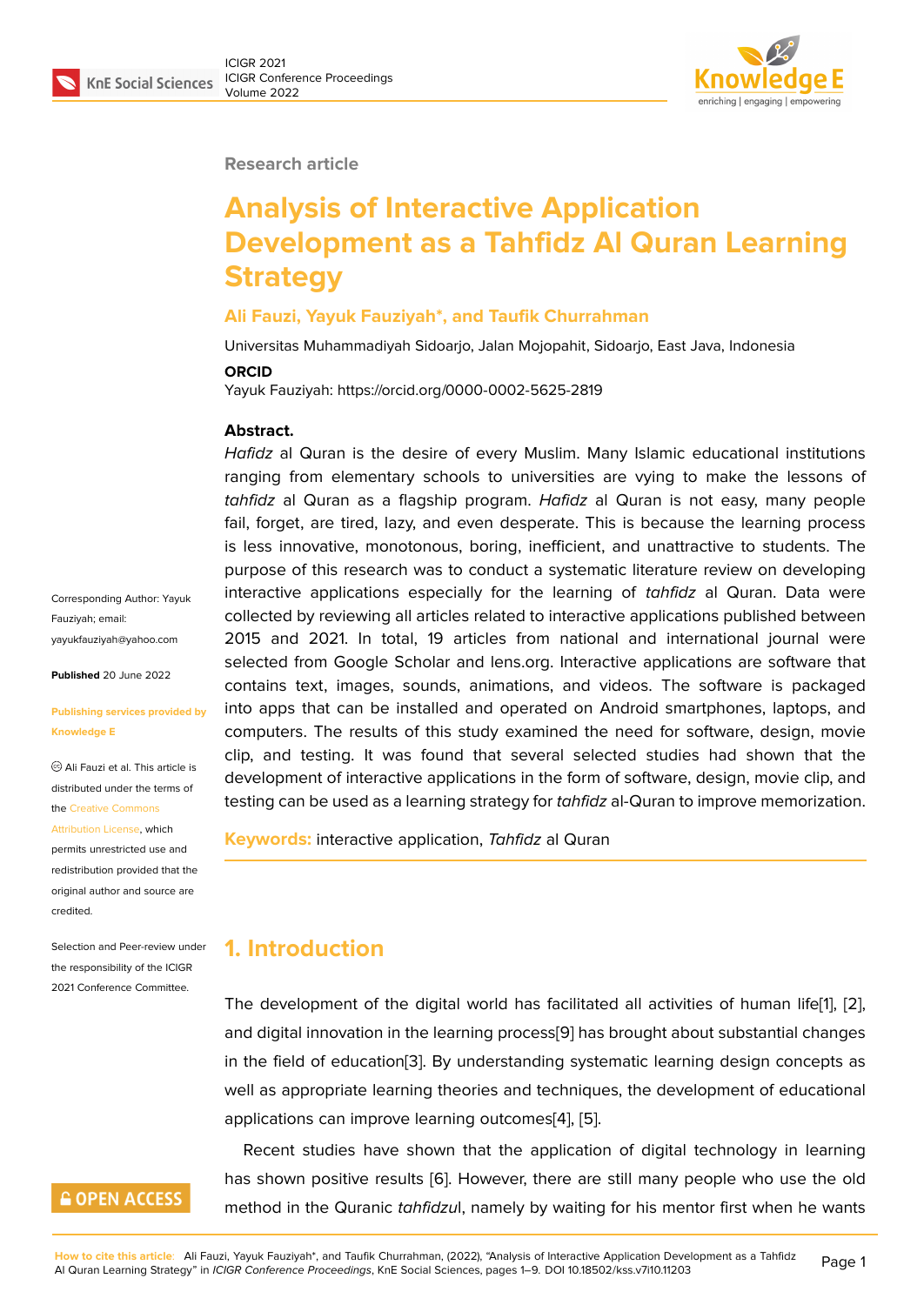to memorize it. In addition, the *tahfidzul* Quran is still done manually using paper or books.

Most of the methods of *tahfidz* al Quran applied are *muraja'ah*, namely reading and listening over and over again[7], the equipment provided in the form of mushaf al Quran[8], [9] and audio equipment. In addition, in *tahfidz* al Quran still uses conventional means, when you want to listen to sound must require equipment in the form of tape recorder, vcd player, active speake[rs](#page-6-7) and so on. The learning process is less innovative, monot[on](#page-6-8)o[u](#page-6-2)s, boring, and unpleasant.

The proper use of media in learning will be very helpful in minimizing problems[10], [11]. This condition can be overcome by a solution that is by developing interactive applications as a learning strategy for *tahfidz* al Quran. The Research Questions (RQi) in this paper are:

**Research Question 1 (RQ1):** *what are the interactive applications and problems in tahfidz al Quran as revealed by existing research?*

**Research Question 2 (RQ2):** *What are the results of the analysis of interactive applications as a learning strategy for tahfidz al Quran?*

This paper comprehensively describes the current research in the analysis of interactive application development as a learning strategy for *tahfidz* al Quran. We begin, in Part 2, by describing the term interactive application, the problems faced by institutions related to Qur'anic *tahfidz*, Part 3, outlining the methods used to conduct our literature review. Section 4, reporting on our findings to Section 5, provides conclusions and future work..

# **2. Interactive Applications and problems in the tahfidz of the Quran**

### **2.1. Definition of interactive application terms**

Interactive application is (software) that contains text, images, sounds, animations and videos packaged into application files[12], consisting of two versions, namely the windows version and the android version. Windows version applications are packaged in the form of Compact Disc learning that can be operated with a set of computers or laptops, while the android version [o](#page-7-0)f interactive applications are packaged into aplication installers, which can be installed and operated with android smartphones. Media is packaged in the form of interactive applications for the dominant student to use gadgets[13].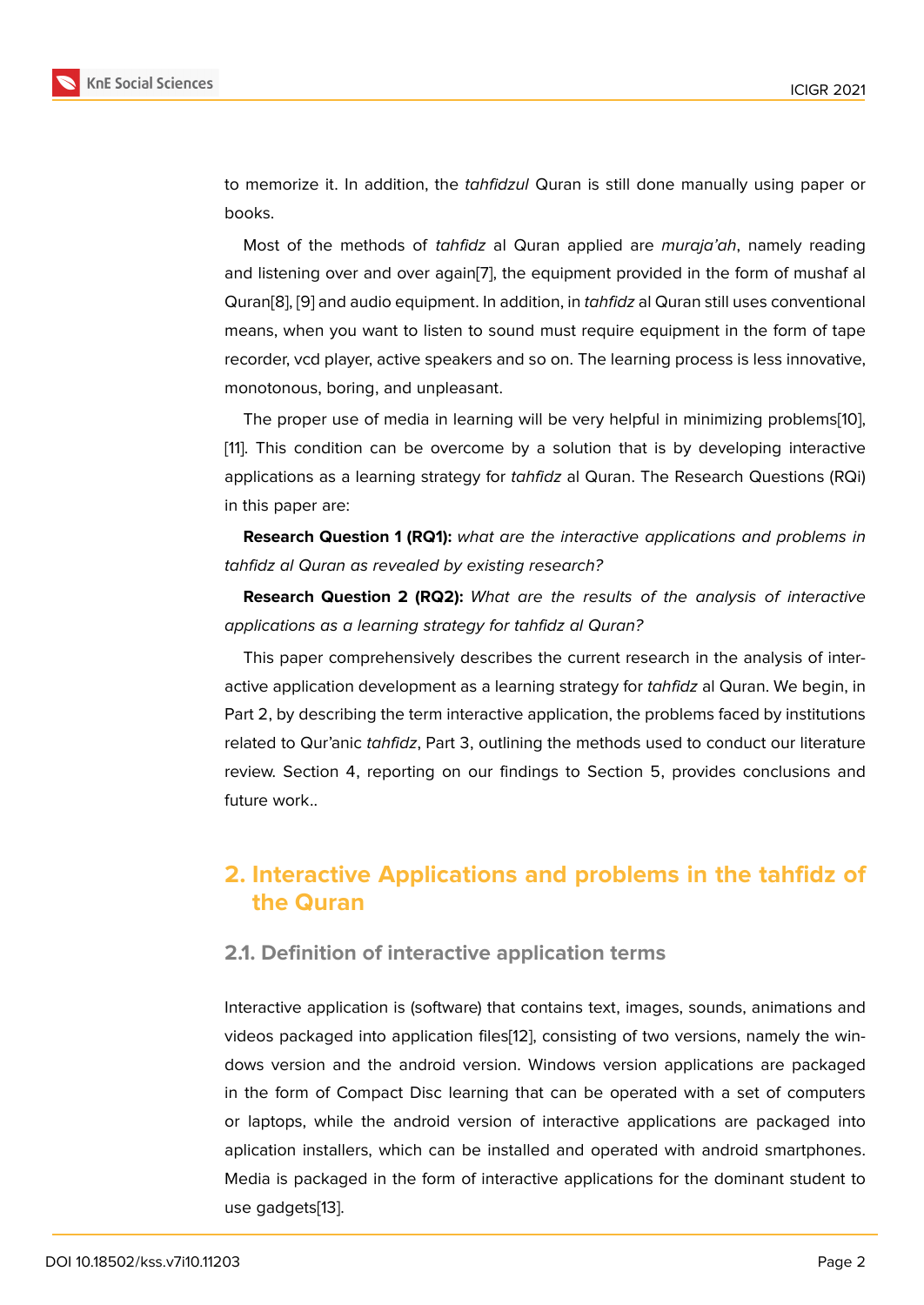### **2.2. Problems in Tahfidz al Quran**

Memorization of the Qur'an is often considered a skill[14] or a difficult thing to learn[15] because it requires constant discipline[16] and strong memory. Several researchers have conducted previous studies aimed at developing effective memorization methods [17], [18]. However, there are still many students who have [no](#page-7-1)t been able to memorize [the](#page-7-2) Quran well.

Many studies have found difficulties in memorizing the Qur'an including poor mem[ory](#page-7-3), [dis](#page-7-4)turbances from the environment, indistinguation and confusion over the verses being read, and problems in mastery of the Qur'an[19], [20]. In learning *tahfidzul* Quran teachers are required to be proficient in strategies and methods, as well as teach *tahfidz* al Quran through technological approaches[21] and identify how students learn styles to acquire knowledge[22]. However, most [me](#page-7-5)th[ods](#page-7-6) are applied in *tahfiz* al Quran institutions without considering the student's learning style, although different student learning styles may require a different approach to *[tah](#page-7-7)fidz* al Quran[23].

Lately interest in *tahfidz* [al Q](#page-7-8)uran has increased<sup>[24]</sup>, this is due to parents' claims against their children against tahfidz al Qur an. However, in the *tahfiz* school curriculum, not all students are able to memorize 30 juz of the Quran within 3 y[ears](#page-7-9). There are four problems in *Tahfiz's* curriculum approach[25]. inclu[din](#page-8-0)g (a) students not meeting the target of memorization, and not being able to memorize 30 juz of the Qur'an within 3 years; (b) students have not been able to apply good and correct memorization techniques; (c) emphasis on language as [a m](#page-8-1)echanism of learning strategy; and (d) existing mechanisms that do not measure memorization strategies. This problem is seen through the difference in student achievement in the *tahfidz* al Quran between one another as well as the selection of models and strategies applied in the learning of *tahfidz* al Quran.

# **3. Research methodology**

The study used systematic literature review[26]. The purpose of a systematic literature review is to provide answers to two questions that researchers have mentioned in the introduction.

In our systematic literature review, we inc[lud](#page-8-2)e industry reports, websites, and books so that keywords in a study are not missed. Therefore, various academic databases, general search engines, such as Google Scholar and lens.org are used as a medium to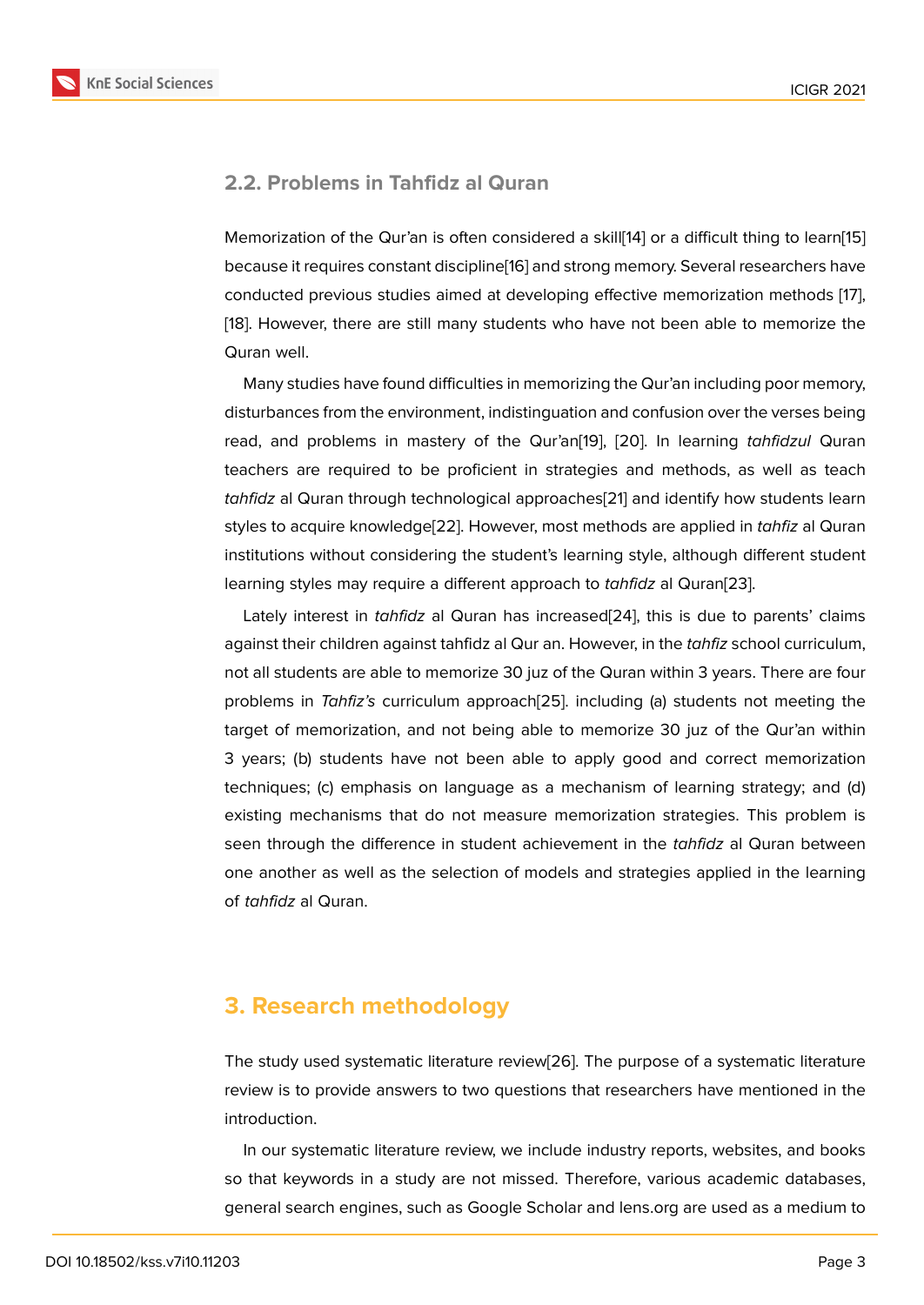gather relevant sources. literature or materials collected with a timeline between 2015- 2021, to obtain newly published literature or materials and work published early in field development. The methodology used in this study can be seen in Figure 1.



**Figure** 1: Research methodology .

The research methodology includes the following phases:

1. **Stage 1 (Identification):** 538 results are found by searching all databases using keywords: "application + interactive" and "application + learning".

2. **Stage 2 (Playback):** After initial screening, it was found that 313 literature from stage 1 were irrelevant because they were out of scope or context. Next, the search is more focused, then done using a combination of specific keywords "interactive application"+ memorization, "learning application" + quran.

3. **Stage 3 (Eligibility):** Result 538 is reduced to 225 by analyzing the abstract of the document. Only relevant studies are maintained.

4. **Stage 4 (Inclusion):** All remaining papers (150) are now recorded in a structured and systematic format. The papers have now been read, and the final screening process eliminates all but 20 papers.

5. **Stage 5 (Table):** profiling Profile creation Profile creation is created for 20 sources deemed relevant to the research topic and saved for detailed analysis.

# **4. Findings and focus of eradication**

The first step in analyzing the development of interactive applications is to do a literature study. Facts in the development of interactive applications include software requirements [27] Good software and according to user needs will determine success in developing the required applications.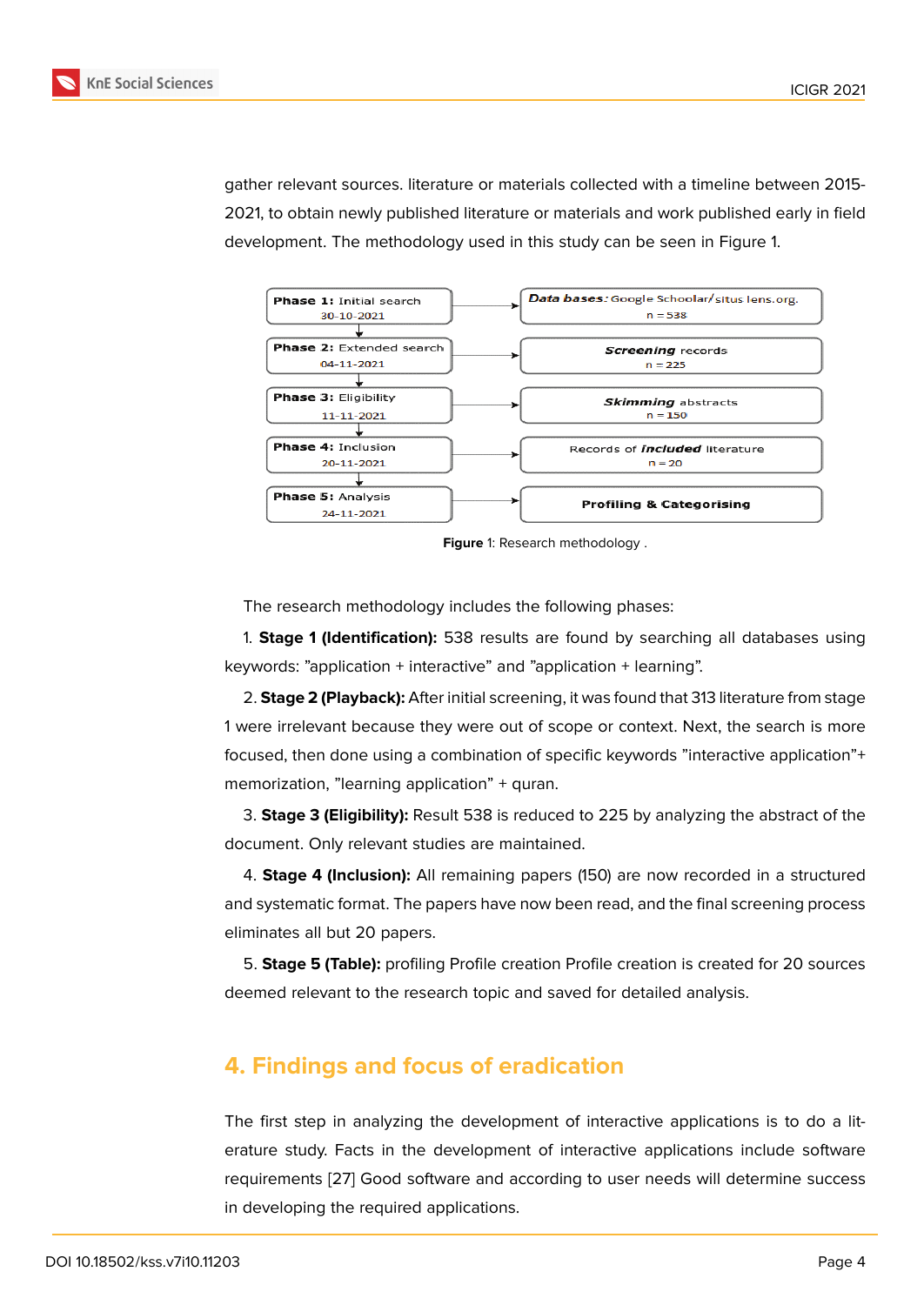In addition to software requirements, there is also design, which is the stage of making interactive application designs for learning *tahfidz* al Quran. This design refers to the results of the needs analysis from the previous stage so that it will produce a more attractive interactive application display that can increase student learning interest.

The next step is Code Generation, that is, objects in the form of buttons or Movie Clips that have been previously created on the interface have not been able to perform any functions because at this stage it is to provide code to these objects so that they can function as desired. Code in Adobe Flash is also called ActionScript. In Madcoms[28]. ActionScript is a command used in making attractive Adobe Flash animations by providing ActionScript on an interface that has been previously created, in order to create a multimedia.

Another stage is testing, which is a test aimed at finding out that the objects in the multimedia that have been given the Action Script can function properly according to the design and what is expected in this software testing stage is done using black box testing techniques. According to Pressman [29] Black-box testing focuses on the functional requirements of the software. After arriving at the testing stage and obtaining the final results that are in accordance with the desired function, then the implementation can be carried out in the interactive learning m[edi](#page-8-3)a of tahfidz al-Quran. The articles reviewed in this study are listed in the table. 1.

Table 1. shows the data that the design requirements for developing interactive applications for tahfidz al-Quran learning are very important and occupy the most positions reviewed in journals, design points specifically explained as much as 85% in journals [2,3,4,5,6, 7,8,15,16,18,22,23,24,25,27,30]. Design requirements are design patterns that form the basis for making interactive applications as needed. Likewise, the need for Movie Clips cannot be separated from design and occupies the second highest order reviewed in journals, the need for Movie Clips is explained as much as 50% in journals [4,5,7,8,9,15,22,23,25,27 ]. Movie Clip makes the application look more attractive.

Likewise, testing needs occupy the same position as Movie Clip, testing needs are reviewed as much as 50%. in journals [2,3,4,5,9,16,18,23,27]. Needs testing is useful for evaluating whether the application can function as expected. Meanwhile, only 38% of the journals that discuss software requirements are reviewed in journals [2,3,6,7,8,18,24,29]. The small number of articles that review the needs of this software is an opportunity for further researchers to conduct further research.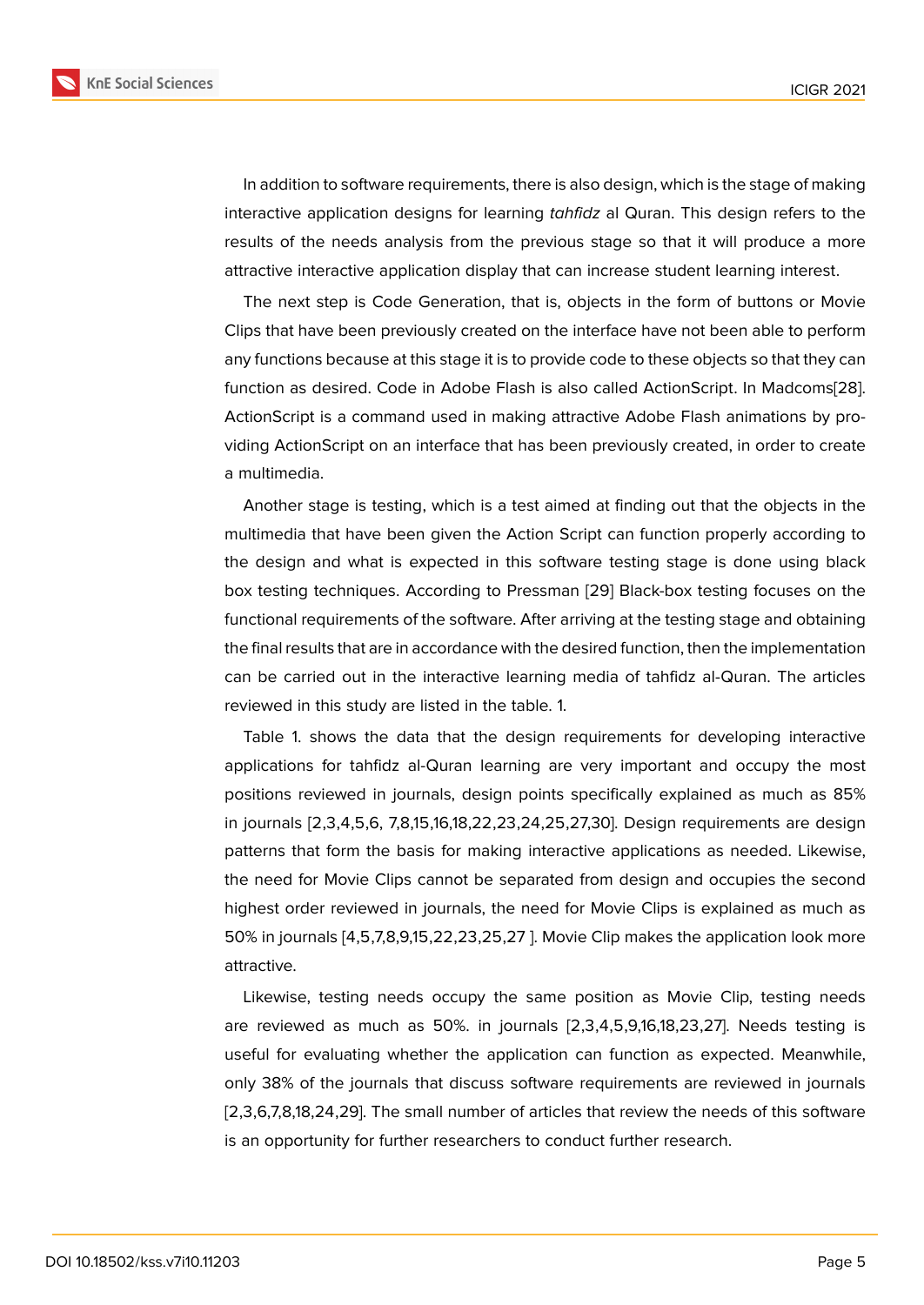| <b>Interactive</b><br><b>Analysis</b>        | <b>Application</b>                                                                          | <b>Development software</b>   | design    | <b>Movie Clip testing</b> |           |
|----------------------------------------------|---------------------------------------------------------------------------------------------|-------------------------------|-----------|---------------------------|-----------|
|                                              | Development of a mobile learning-based $\sqrt{}$<br>Quran memorization learning model[2]    |                               | $\sqrt{}$ |                           | $\sqrt{}$ |
| Innovation<br>process[3]                     | in the teaching and learning                                                                |                               | $\sqrt{}$ |                           |           |
| and the Quran[4]                             | learning through mobile applications Arabic                                                 |                               | $\sqrt{}$ | $\sqrt{}$                 | $\sqrt{}$ |
| ing the Quran <sup>[5]</sup>                 | Embedding repetition techniques (Takrir) in<br>developing a mobile application for memoriz- |                               |           |                           |           |
| to Teach students[6]                         | Implementing mobile augmented reality (AR) $\sqrt{}$                                        |                               | $\sqrt{}$ |                           |           |
| Quran<br>al                                  | memorization<br>android-based muraja'ah method[7]                                           | application<br>with $\sqrt{}$ | $\sqrt{}$ | $\sqrt{}$                 |           |
| media for children[8]                        | interactive animation-based Al-Qur'an learning $\sqrt{}$                                    |                               | $\sqrt{}$ |                           |           |
|                                              | Utilization of Media in Learning[9]                                                         |                               |           |                           |           |
| Learning                                     | English<br>and<br>multimedia-based elementary schools[11]                                   | for<br>mathematics            | $\sqrt{}$ |                           |           |
|                                              | Tahfidz Al Qur'an Management Program[15]                                                    |                               | $\sqrt{}$ | $\sqrt{}$                 |           |
| Mudarris Tahfidz's<br>Memorizing[16]         | Strategy in                                                                                 | Improving                     |           |                           | $\sqrt{}$ |
| I-tasmik mobile platform[18]                 |                                                                                             |                               | $\sqrt{}$ |                           |           |
|                                              | Tahfiz Model Learning Strategy[22]                                                          |                               | $\sqrt{}$ | $\sqrt{}$                 |           |
| <b>Digital</b><br>Learning<br>Creativity[23] | To<br>Grow                                                                                  | Innovative                    |           |                           |           |
| Application[24]                              | Memorizing the Qur'an Using                                                                 | a Mobile $\sqrt{}$            | $\sqrt{}$ |                           |           |
|                                              | Innovative Ideas in Memorizing the Qur'an[25]                                               |                               | $\sqrt{}$ |                           |           |
|                                              | Quran memorization tool design[27]                                                          |                               | $\sqrt{}$ |                           | $\sqrt{}$ |
| Software engineering[29]                     |                                                                                             |                               |           |                           |           |
|                                              | Memorizing the Qur'an is easy![30]                                                          |                               |           |                           |           |

| TABLE 1: References Interactive Application Development Analysis. |  |  |  |
|-------------------------------------------------------------------|--|--|--|

### **5. Conclusion**

Overall, the analysis of interactive application development was carried out to help improve learning of tahfidz al-quran. applications that have been designed and developed as a tool for learning tahfidz al-quran must be as needed [30]. interactive application development must also include software requirements, design, Movie Clips, testing so that it can be implemented in interesting interactive learning of tahfidz al Quran. The application also allows for self-exploration of learning without th[e h](#page-8-4)elp of a teacher. This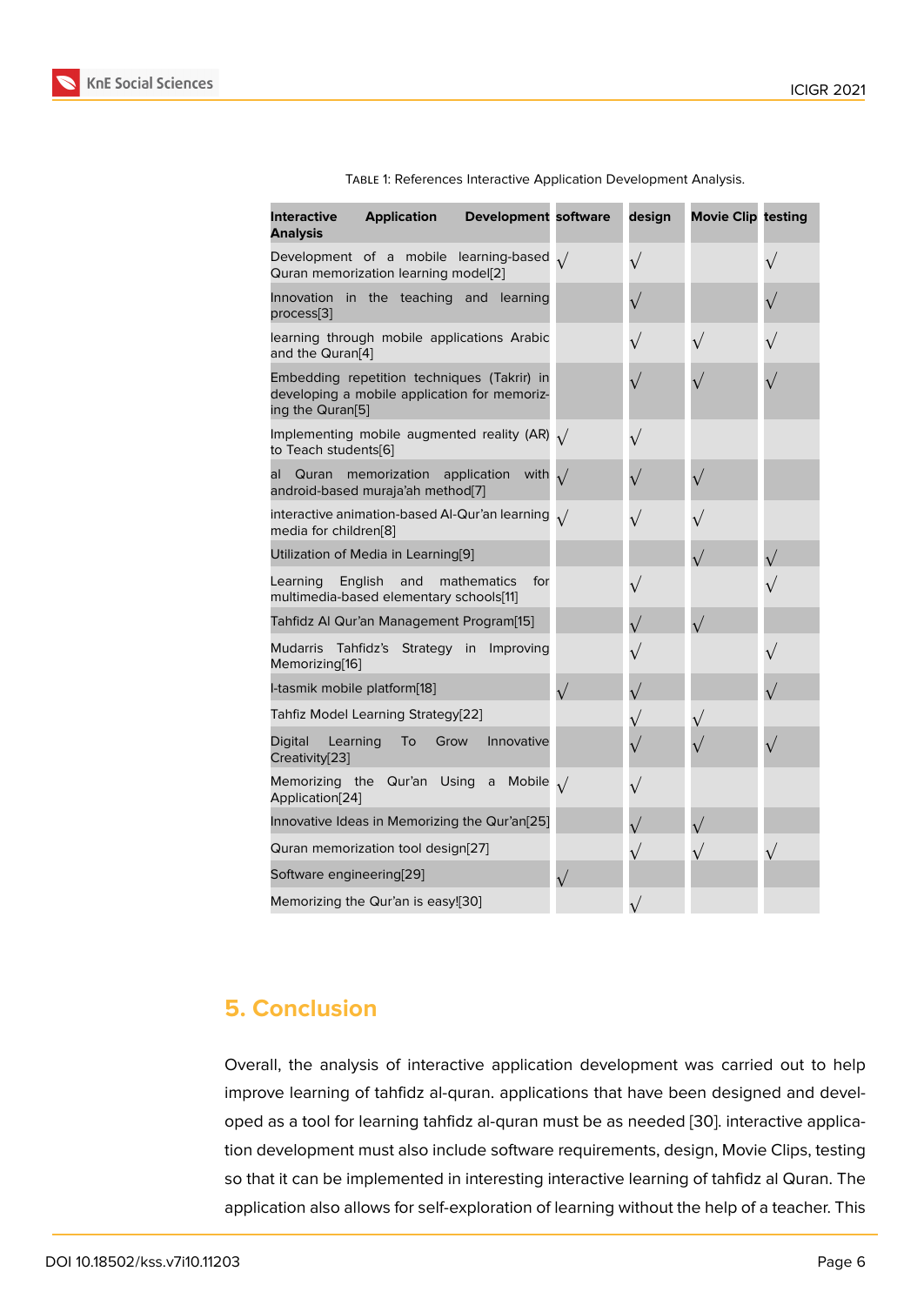

application may be suitable to be implemented in other domains which have similar practice to this research; However, further research needs to be done in-depth study.

The next stage of this research is that improvements in interactive application development must always be evaluated, including assessing efficiency, effectiveness, learning ability, acceptance, and user satisfaction with applications to help students learn tahfidz al-Quran.

### **References**

- <span id="page-6-0"></span>[1] Putri DO. Character education in elementary school children in the digital age. Journal of Primary Education. 2018;2(1):1-5.
- <span id="page-6-1"></span>[2] Purbohadi D, Rahmawati BR, Setiyawan H. The development of a qur'anic memorization learning model based on mobile learning. Journal of Physics. 2019;6(2):75-76.
- <span id="page-6-3"></span>[3] Oke A, Fernandes FAP. Innovation in teaching and learning: Exploring the education sector's perception of the 4th industrial revolution. Journal of Open Innovation Technology. 2020;2(1):30-39.
- <span id="page-6-4"></span>[4] Mustaffa FY, Salam AR, Sharif NH, Sirri A, Abdullah AH. The needs and preferences of learners of the Arabic vocabulary of the Qur'an regarding learning through the Arabic mobile application of the Qur'an. Journal of Psychosocial Rehabilitation. 2020;24(5):152–162.
- <span id="page-6-5"></span>[5] Senan N, Ab Aziz W, Othman MF, Suparjoh S. Embedding repetition techniques (Takrir) in developing a mobile app memorizing the Quran for children with autism. Journal of Academic Research in Business and Social Sciences. 2017;4(4):43-44.
- <span id="page-6-6"></span>[6] Chang Y-S, Hu K-J, Chiang C-W, Lugmayr A. Apply mobile augmented reality (AR) to teach interior design students in a layout plan: Evaluation of learning effectiveness based on arcs model of learning motivation theory.National Library of Medicine. 2019;20(1):105-112.
- <span id="page-6-7"></span>[7] Kusmitasari I. Quran memorization application using android-based muraja'ah method (Case study of pondok pesantren an-nuriyyah malang) [Thesis]. University of Muhammadiyah Malang, Indonesia; 2019.
- <span id="page-6-8"></span>[8] Adityarini E. Development of interactive animation-based qur'anic learning media for children. Journal of Islamic Primary Education. 2021;4(2):53-59.
- <span id="page-6-2"></span>[9] Falahudin I. Utilization of media in learning. Journal of Widaiswara Circle. 2015;1(4):103-112.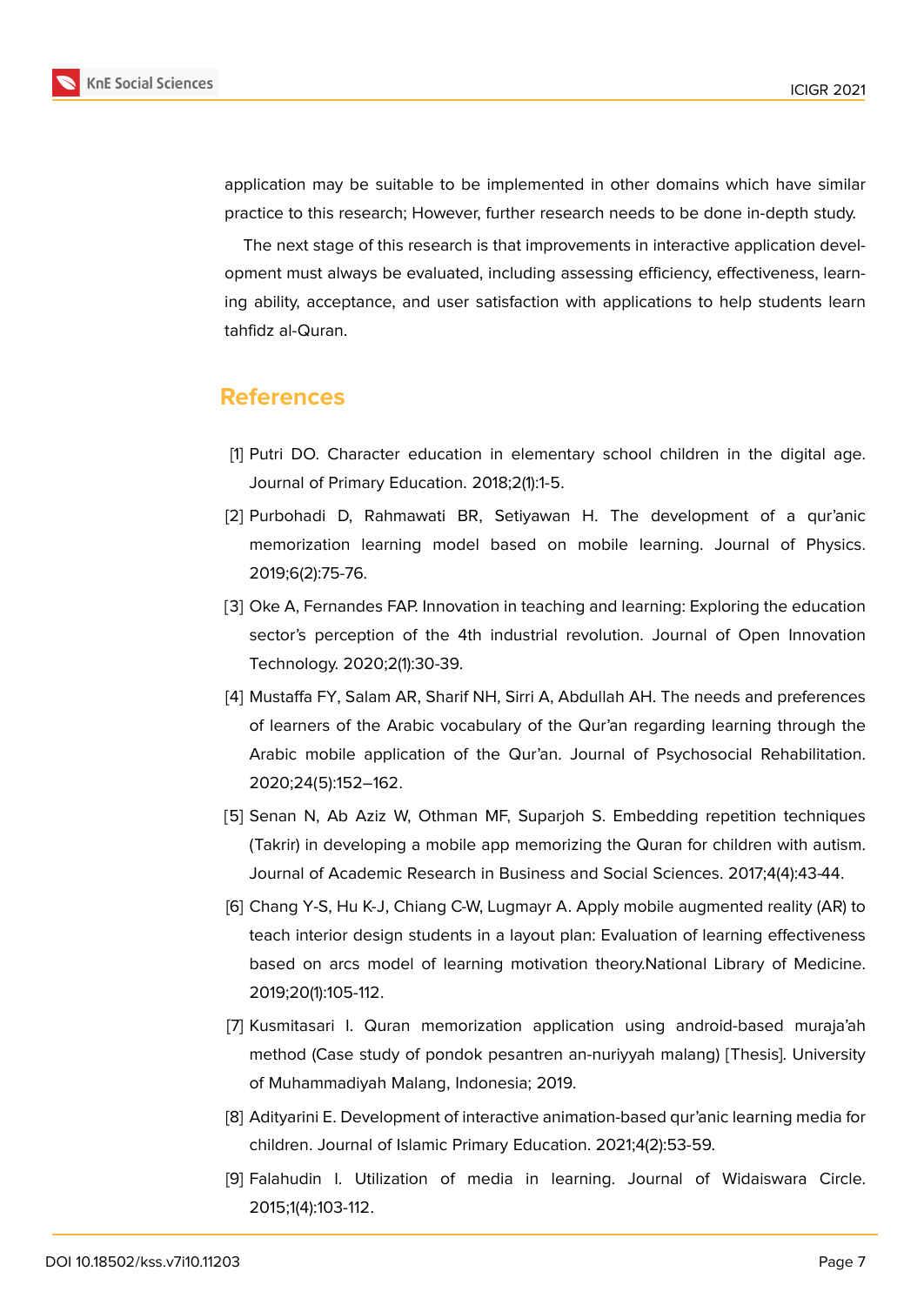

- [10] Muluk S, Habiburrahim H, Rechal SR. Students' awareness and perception of learning styles. Journal of Didactics: Scientific Media of Education and Teaching. 2020;20(2):143–164.
- [11] Rachmadi E. English and math learning for multimedia-based primary school children.Researchgate 2018;2(1):69-78.
- <span id="page-7-0"></span>[12] Solihin R. Interactive application tahfidz al-Quran juz amma (Case study at SDI Mohammad Hatta) TAINU purworejo. Jurnal As Sibyan. 2020;3(2):58.
- [13] Holilulloh A, Youssef Y. The learning process through social media for children: The issues and challenges of children's future. Journal of Islamic Education and Multiculturalism. 2020;2(1):58–67.
- <span id="page-7-1"></span>[14] Jayanti J. Students and the industrial revolution 4.0. ecobisma. Journal of Business Economics and Management. 2019;6(1):5-14.
- <span id="page-7-2"></span>[15] Khasanah S. Management of Tahfidz Al Qur'an program at pondok pesantren Al Fatih Surakarta. Surakarta State Islamic Institute. Repository UINSU; 2018
- <span id="page-7-10"></span>[16] Muhaemin S, Wahidin U, Priyatna M. Mudarris Tahfidz's strategy in improving memorization. Journal of Al Hidayah Islamic Religious Education. 2019;2(3):157-165.
- <span id="page-7-3"></span>[17] Salamah U. Kaisa method in intelligence multiple perspective. HUNAFA: Jurnal Studia Islamika. 2015;16(1):32.
- <span id="page-7-4"></span>[18] Musa MG, Niyaz MH, Sopee MM, Mohamad Ali NA. I-tasmik mobile platform - Allows tahfiz students to memorize the Quran independently. Journal Information and Communication Technology for the Muslim World. 2018;24(2):78–83.
- <span id="page-7-5"></span>[19] Abdullah N, Sabbri FS, Isa RA. Challenges and difficulties in memorizing the Qur'an in the tahfiz class among secondary learners, Al-Burhan. Journal of Qur'an and Sunnah Studies. 2016:3(2):5-16.
- <span id="page-7-6"></span>[20] Radina H, Zubaidillah H. Study of the analysis of the difficulties of elementary school children in memorizing the Qur'an, the case study of Mi Ummul Qura amuntai. Journal Islamic and Social Education Interdisciplinary. 2019;6:3.13-23
- <span id="page-7-7"></span>[21] Magdalena SM. Relationship of learning styles, learning behavior and learning outcomes in Romanian students. Procedia-Social and Behavioral Sciences. 2017;8(1):186–197.
- <span id="page-7-8"></span>[22] Ambo NF, Mokhsein SE. Trends and issues in the learning strategy of the Tahfiz ulul albab (TMUA) model. Journal of Academic Research in Business and Social Sciences. 2019;9(7):141–148.
- <span id="page-7-9"></span>[23] Nabela S, Effendi R. Employing digital learning for fostering innovative creativity. Researchgate. 2020;2(1):47-56.